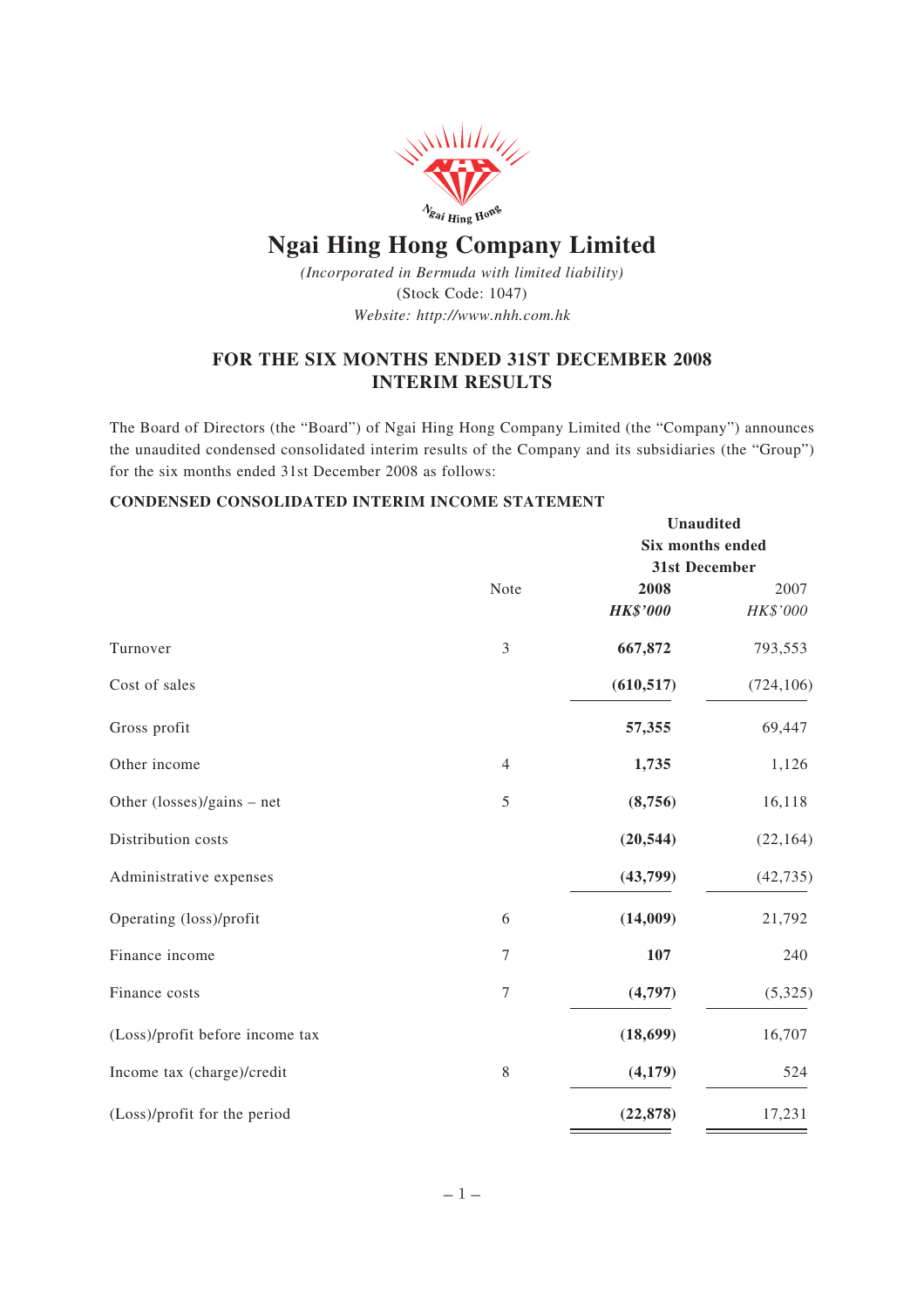|      |                  | <b>Unaudited</b> |  |
|------|------------------|------------------|--|
|      | Six months ended |                  |  |
|      | 31st December    |                  |  |
| Note | 2008             | 2007             |  |
|      | <b>HK\$'000</b>  | HK\$'000         |  |
|      |                  |                  |  |
|      | (24, 579)        | 13,114           |  |
|      | 1,701            | 4,117            |  |
|      | (22, 878)        | 17,231           |  |
| 9    |                  | 3,600            |  |
|      |                  |                  |  |
| 10   | (6.66)           | 3.64             |  |
| 10   | (6.66)           | 3.64             |  |
|      |                  |                  |  |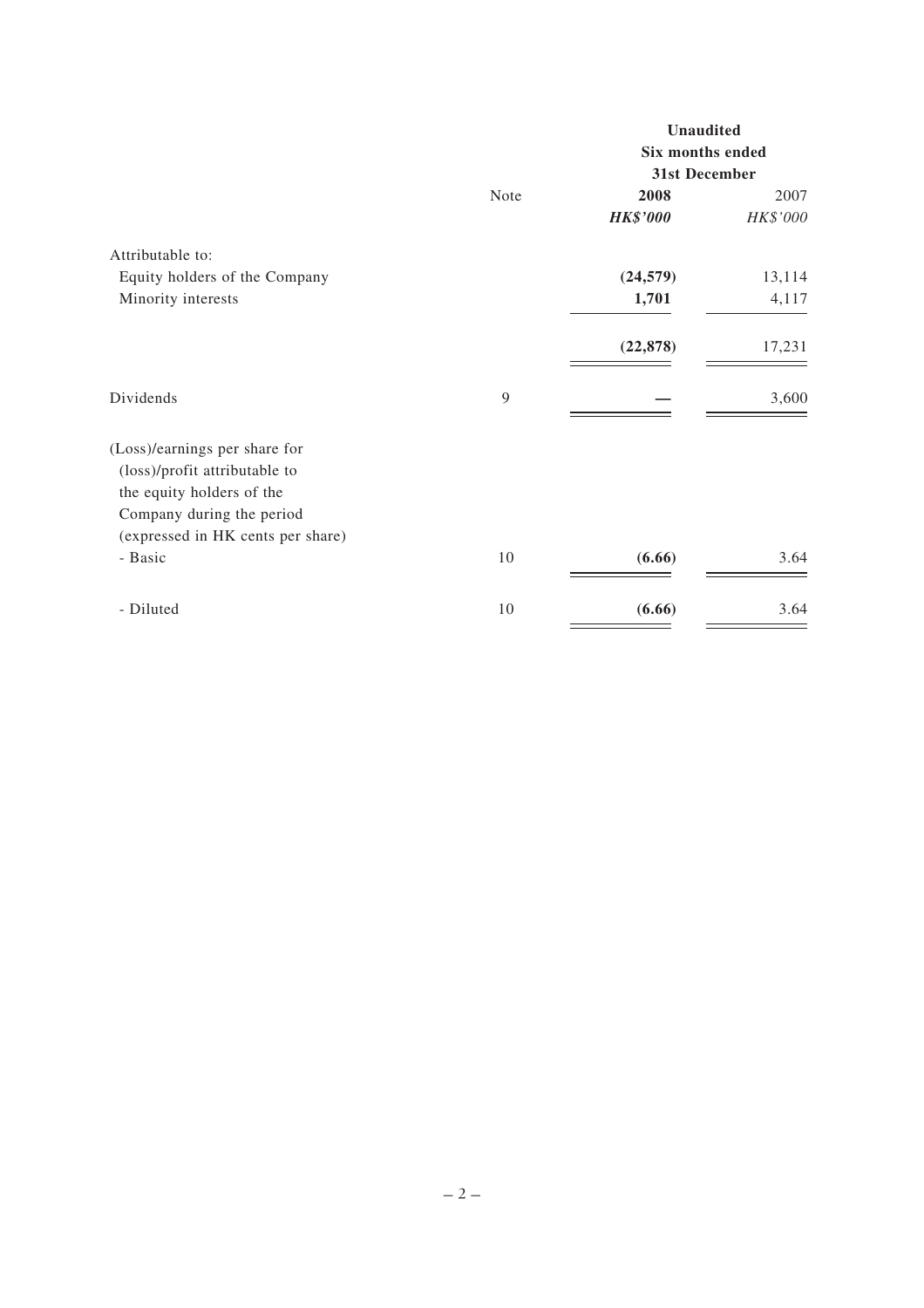# **CONDENSED CONSOLIDATED INTERIM BALANCE SHEET**

|                                                    |      | <b>Unaudited</b> | Audited   |
|----------------------------------------------------|------|------------------|-----------|
|                                                    |      | 31st December    | 30th June |
|                                                    | Note | 2008             | 2008      |
|                                                    |      | <b>HK\$'000</b>  | HK\$'000  |
| <b>ASSETS</b>                                      |      |                  |           |
| Non-current assets                                 |      |                  |           |
| Property, plant and equipment                      |      | 104,613          | 106,700   |
| Leasehold land and land use rights                 |      | 16,222           | 16,446    |
| Investment properties                              |      | 21,820           | 24,720    |
| Intangible assets                                  |      | 2,800            | 3,200     |
| Available-for-sale financial assets                |      | 2,000            | 2,000     |
| Deposits for acquisition of                        |      |                  |           |
| an investment property                             |      | 8,125            | 8,125     |
| Deferred tax assets                                |      | 5,654            | 5,618     |
|                                                    |      | 161,234          | 166,809   |
| <b>Current assets</b>                              |      |                  |           |
| Inventories                                        |      | 227,809          | 204,362   |
| Trade and bills receivables                        | 11   | 171,058          | 293,799   |
| Other receivables,                                 |      |                  |           |
| prepayments and deposits                           |      | 13,961           | 16,429    |
| Tax recoverable                                    |      | 2,482            | 2,876     |
| Derivative financial instruments                   |      |                  | 1,274     |
| Cash and cash equivalents                          |      | 77,309           | 78,882    |
|                                                    |      | 492,619          | 597,622   |
| <b>Total assets</b>                                |      | 653,853          | 764,431   |
|                                                    |      |                  |           |
| <b>EQUITY</b><br>Capital and reserves attributable |      |                  |           |
| to the Company's equity holders                    |      |                  |           |
| Share capital                                      |      | 36,920           | 36,920    |
| Share premium                                      |      | 62,466           | 62,466    |
| Other reserves                                     |      | 51,565           | 51,024    |
| Retained earnings                                  |      | 222,026          | 246,605   |
| Proposed dividends                                 |      |                  | 3,692     |
|                                                    |      |                  |           |
|                                                    |      | 372,977          | 400,707   |
| <b>Minority interests</b>                          |      | 19,098           | 17,397    |
| <b>Total equity</b>                                |      | 392,075          | 418,104   |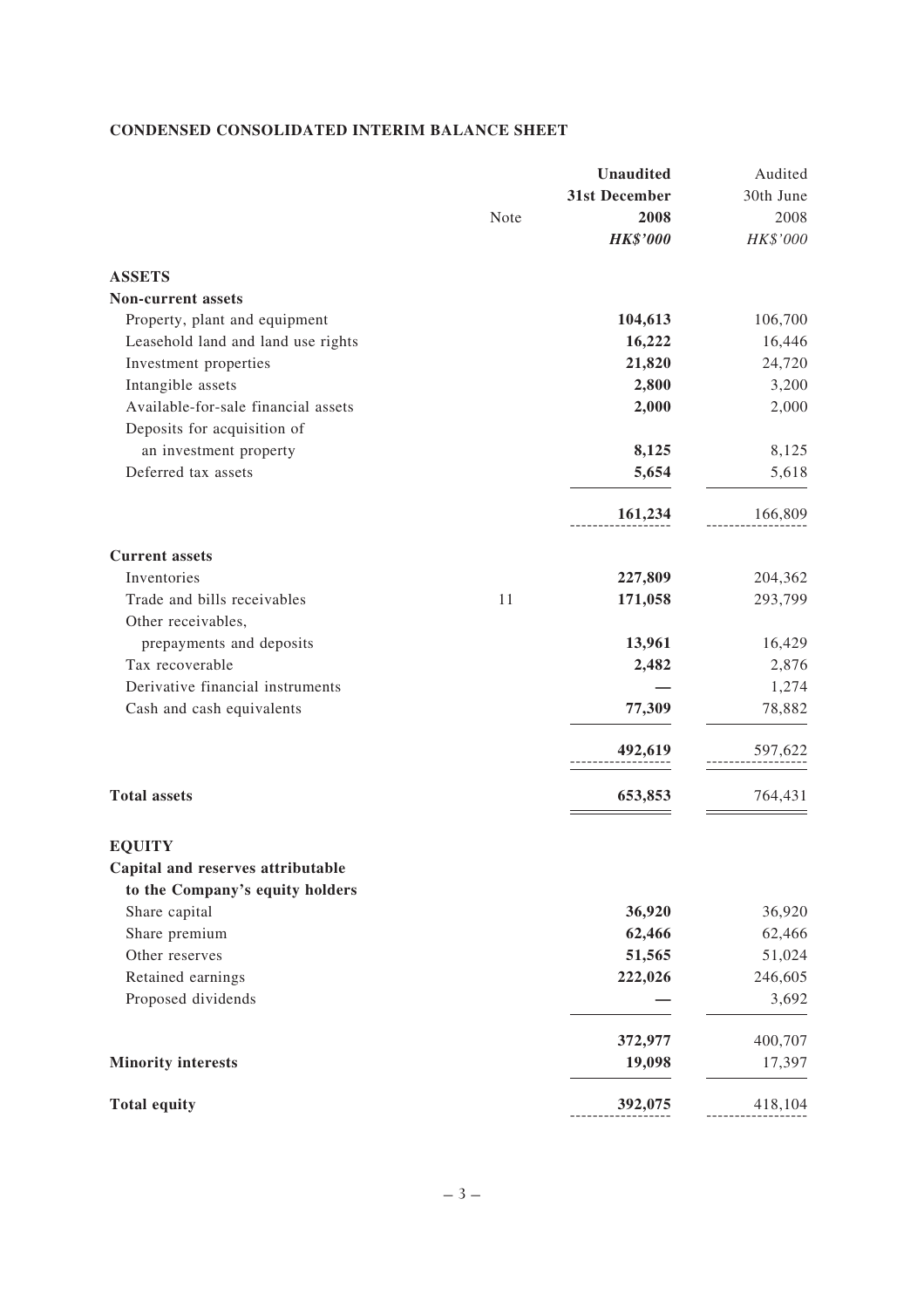|                                                    |      | <b>Unaudited</b> | Audited   |
|----------------------------------------------------|------|------------------|-----------|
|                                                    |      | 31st December    | 30th June |
|                                                    | Note | 2008             | 2008      |
|                                                    |      | <b>HK\$'000</b>  | HK\$'000  |
| <b>LIABILITIES</b>                                 |      |                  |           |
| <b>Non-current liabilities</b>                     |      |                  |           |
| Long-term bank loans                               |      | 5,523            | 6,523     |
| Obligations under finance leases                   |      | 1,557            | 2,743     |
| Deferred tax liabilities                           |      | 4,259            | 2,680     |
|                                                    |      | 11,339           | 11,946    |
| <b>Current liabilities</b>                         |      |                  |           |
| Trade payables                                     | 12   | 38,655           | 104,207   |
| Other payables and                                 |      |                  |           |
| deposits received                                  |      | 10,985           | 10,324    |
| Accruals                                           |      | 12,123           | 11,726    |
| Long-term bank loans - current portion             |      |                  | 2,000     |
| Obligations under finance leases - current portion |      | 2,468            | 2,764     |
| Short-term borrowings                              |      | 176,979          | 199,956   |
| Derivative financial instruments                   |      | 6,015            | 352       |
| Tax payable                                        |      | 3,214            | 3,052     |
|                                                    |      | 250,439          | 334,381   |
| <b>Total liabilities</b>                           |      | 261,778          | 346,327   |
| Total equity and liabilities                       |      | 653,853          | 764,431   |
| Net current assets                                 |      | 242,180          | 263,241   |
| <b>Total assets less current liabilities</b>       |      | 403,414          | 430,050   |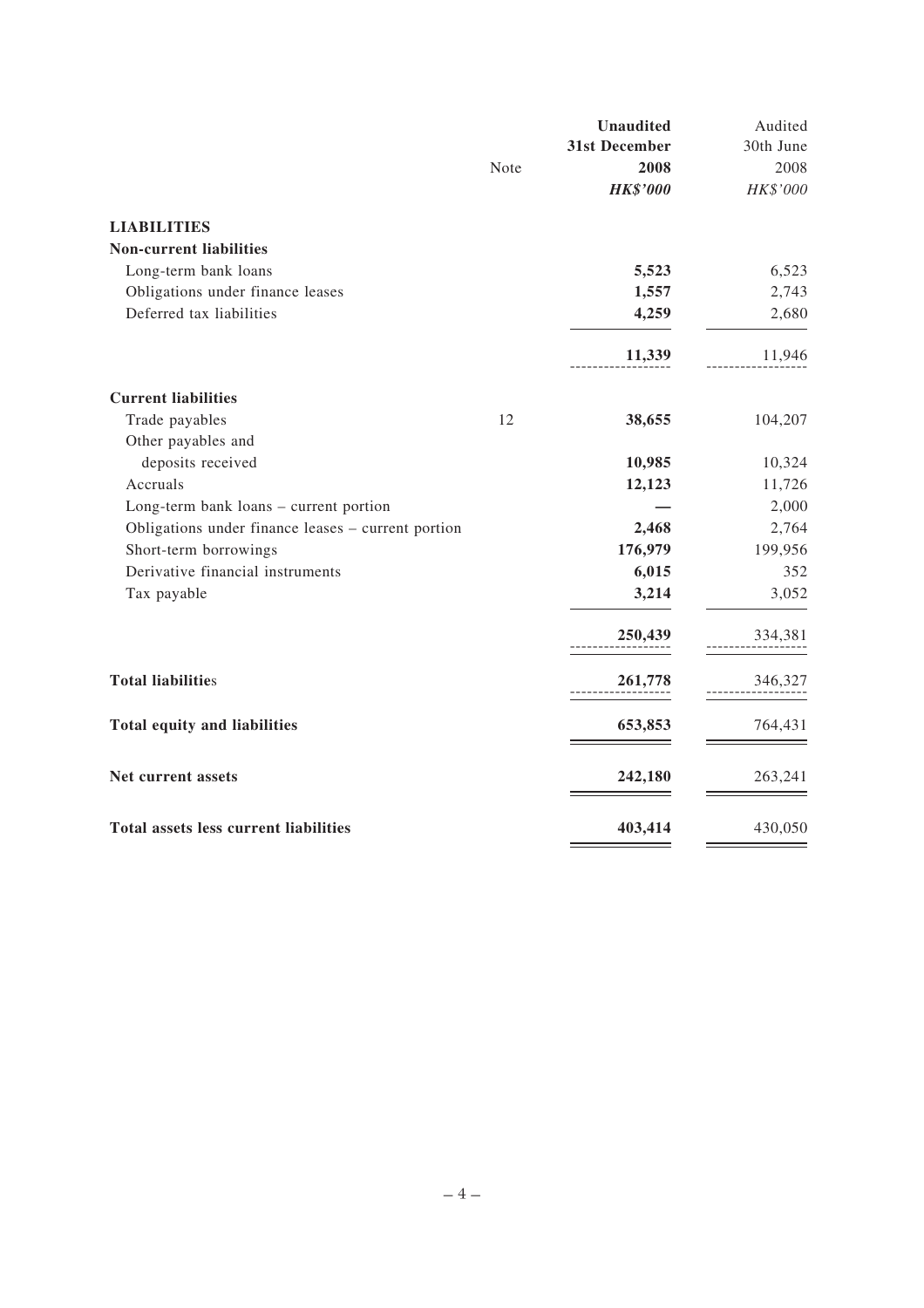Notes

#### **1 Basis of preparation**

The Company has a financial year end date of 30th June. The condensed consolidated interim financial information for the six-months period ended 31st December 2008 has been prepared in accordance with Hong Kong Accounting Standard ("HKAS") 34 "Interim Financial Reporting" issued by the Hong Kong Institute of Certified Public Accountants ("HKICPA").

The condensed consolidated interim financial information should be read in conjunction with the annual financial statements for the year ended 30th June 2008, which have been prepared in accordance with the Hong Kong Financial Reporting Standards.

# **2 Accounting policies**

The accounting policies and method of computation used in the preparation of the condensed consolidated interim financial information are consistent with those of the annual financial statements for the year ended 30th June 2008.

The following amendments to standards and interpretations are mandatory for the financial year ending 30th June 2009.

| HKAS 39 and Hong Kong        | Reclassification of Financial Assets                           |
|------------------------------|----------------------------------------------------------------|
| Financial Reporting Standard |                                                                |
| $("HKFRS")$ 7 (Amendments)   |                                                                |
| Hong Kong International      | Service Concession Arrangements                                |
| Financial Reporting          |                                                                |
| Interpretations Committee    |                                                                |
| $("HK(IFRIC)")$ -Int 12      |                                                                |
| HK(IFRIC)-Int 13             | <b>Customer Loyalty Programmes</b>                             |
| HK(IFRIC)-Int 14             | HKAS19 – The Limit on a Defined Benefit Asset, Minimum Funding |
|                              | Requirements and Their Interaction                             |

The adoption of the above amendments to standards and interpretations did not have any significant financial impact to the Group.

The following new standards, amendments to standards and interpretations have been issued but are not effective for the year ending 30th June 2009 and have not been early adopted:

| HKAS 1 (Revised)                   | Presentation of Financial Statements (effective for annual periods)                                                                            |
|------------------------------------|------------------------------------------------------------------------------------------------------------------------------------------------|
|                                    | beginning on or after 1st January 2009)                                                                                                        |
| HKAS 23 (Amendment)                | Borrowing Costs (effective for annual periods beginning on or after<br>1st January 2009)                                                       |
| HKAS 27 (Revised)                  | Consolidated and Separate Financial Statements (effective for annual<br>periods beginning on or after 1st July 2009)                           |
| HKAS 32 and HKAS 1<br>(Amendments) | Puttable Financial Instruments and Obligations arising on Liquidation<br>(effective for annual periods beginning on or after 1st January 2009) |
| HKAS 39 (Amendment)                | Eligible Hedge Items (effective for annual periods beginning on or after<br>1st January 2009)                                                  |
| HKFRS 1 (Amendment)                | First time adoption of HKFRS (effective for annual periods beginning on<br>or after 1st January 2009)                                          |
| HKFRS 2 (Amendment)                | Share-based Payment (effective for annual periods beginning on or after<br>1st January 2009)                                                   |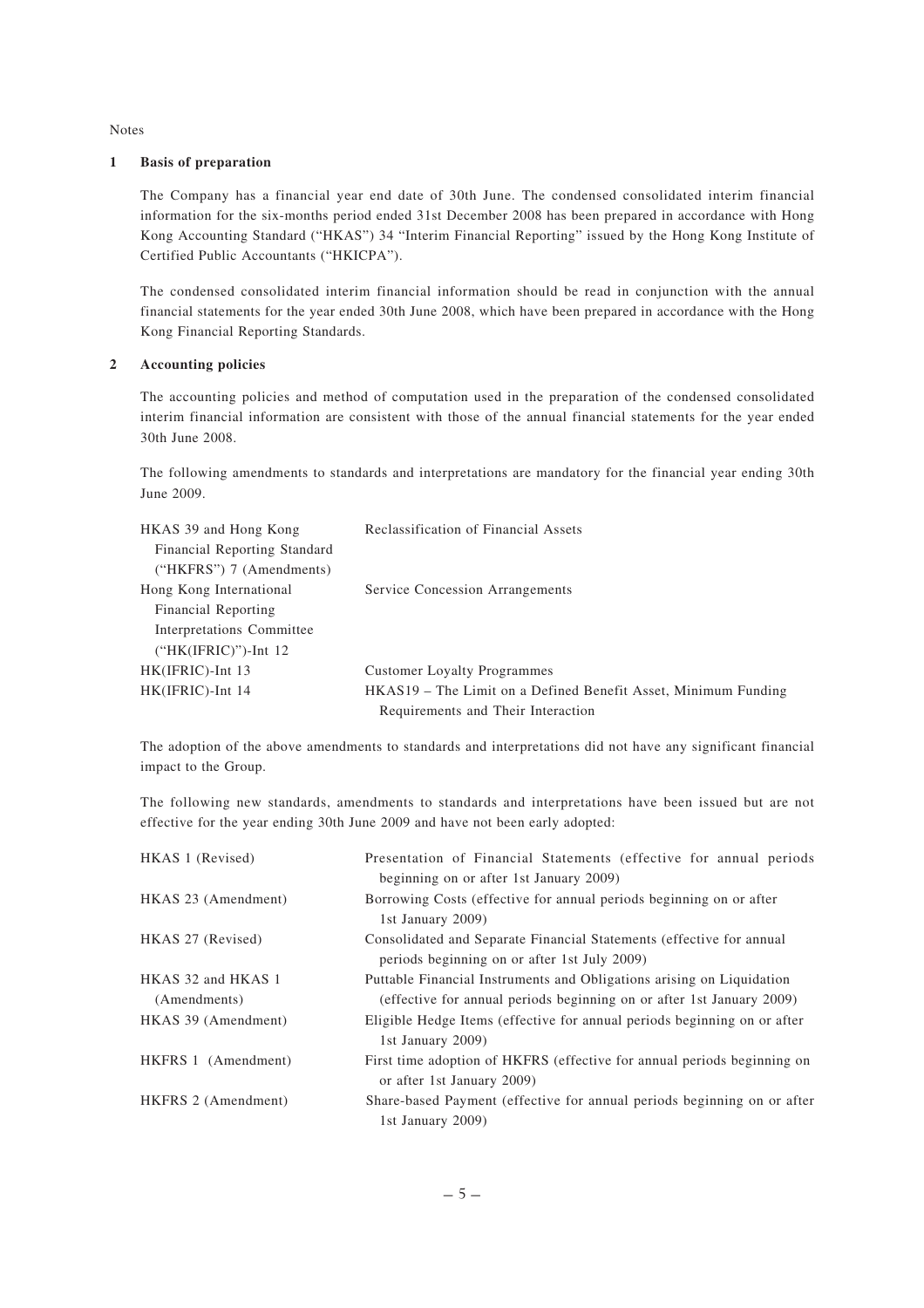| HKFRS 3 (Revised)   | Business Combinations (effective for annual periods beginning on or after<br>1st July 2009)                                 |
|---------------------|-----------------------------------------------------------------------------------------------------------------------------|
| HKFRS 8             | Operating Segments (effective for annual periods beginning on or after<br>1st January 2009)                                 |
| HK(IFRIC)-Int 15    | Agreements for the Construction of Real Estate (effective for annual<br>periods beginning on or after 1st January 2009)     |
| $HK(IFRIC)$ -Int 16 | Hedges of a Net Investment in a Foreign Operation (effective for annual<br>periods beginning on or after 1st October 2008)  |
| HK(IFRIC)-Int 17    | Distributions of non-cash assets to owners (effective for annual periods)<br>beginning on or after 1st July 2009)           |
| HK(IFRIC)-Int 18    | Transfers of assets from customers (effective for transfers of assets from<br>customers received on or after 1st July 2009) |

In addition, there are also a number of improvements to Hong Kong Financial Reporting Standards published by the HKICPA in October 2008 which will be effective for the Group's financial year ending 30th June 2010. The Directors anticipate that the adoption of these standards, amendments to standards and interpretations would not result in a significant change in the results and financial position of the Group.

#### **3 Turnover and segment information**

|                | Unaudited<br>Six months ended |               |
|----------------|-------------------------------|---------------|
|                |                               | 31st December |
|                | 2008                          | 2007          |
|                | <b>HK\$'000</b>               | HK\$'000      |
| Turnover       |                               |               |
| Sales of goods | 667,872                       | 793,553       |

The principal activity of the Company is investment holding. Its subsidiaries are principally engaged in the manufacturing and trading of plastic materials, pigments, colorants, compounded plastic resins and engineering plastic products.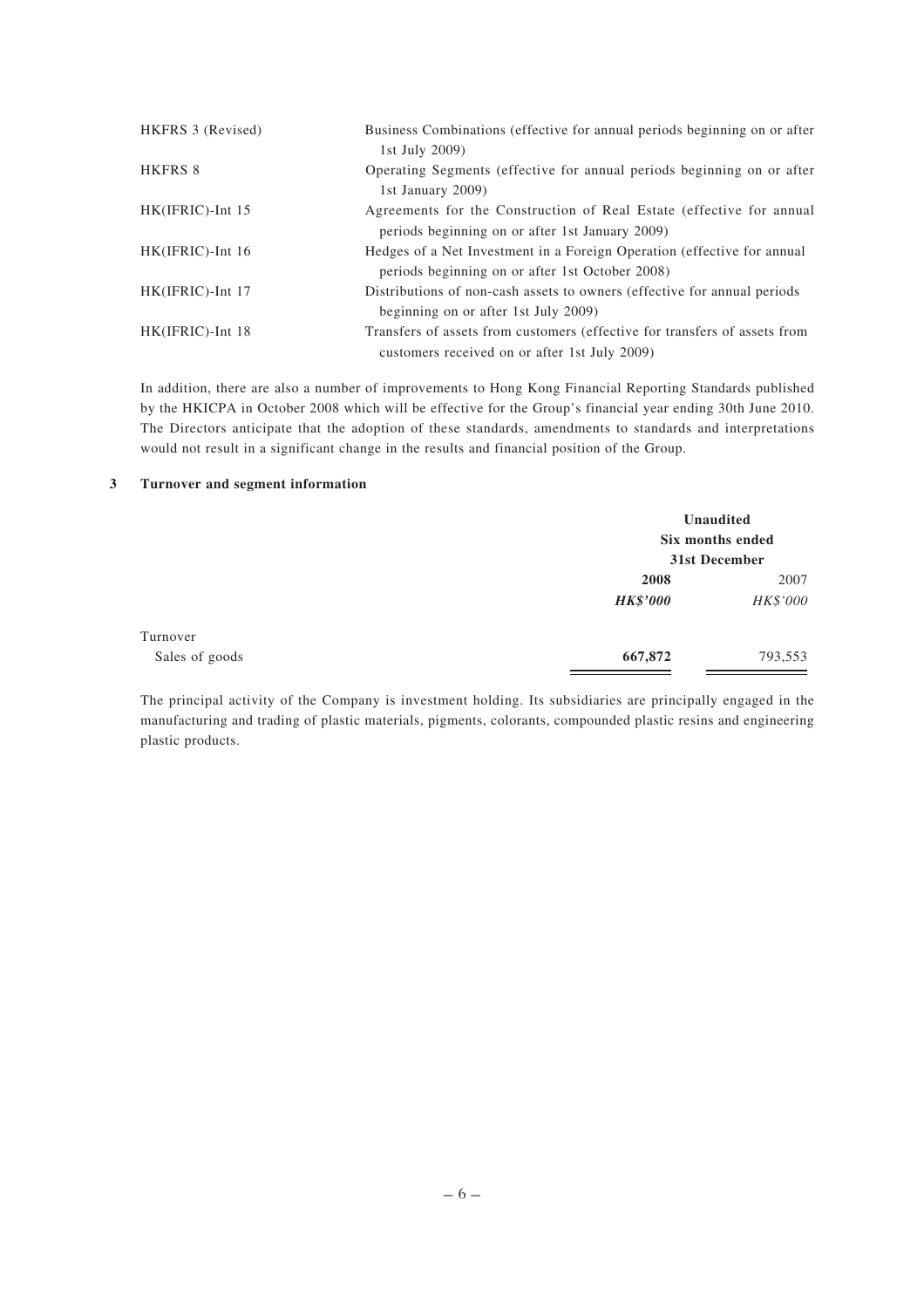An analysis of the Group's turnover and results for the six months ended 31st December 2008 by geographical segment is as follows:

|                             | <b>Unaudited</b> |                  |                 |                 |  |
|-----------------------------|------------------|------------------|-----------------|-----------------|--|
|                             |                  | The              |                 |                 |  |
|                             |                  | People's         |                 |                 |  |
|                             |                  | Republic         |                 |                 |  |
|                             |                  | of China         |                 |                 |  |
|                             |                  | excluding        |                 |                 |  |
|                             |                  | <b>Hong Kong</b> | Unallocated     |                 |  |
|                             | <b>Hong Kong</b> | (the "PRC")      | costs           | Group           |  |
|                             | <b>HK\$'000</b>  | <b>HK\$'000</b>  | <b>HK\$'000</b> | <b>HK\$'000</b> |  |
| Turnover                    |                  |                  |                 |                 |  |
| - Gross segment             | 534,507          | 185,972          |                 | 720,479         |  |
| - Inter-segment             | (35, 872)        | (16, 735)        |                 | (52, 607)       |  |
|                             | 498,635          | 169,237          |                 | 667,872         |  |
| Segment results             | (15, 154)        | 2,665            | (1,520)         | (14,009)        |  |
| Finance income              |                  |                  |                 | 107             |  |
| Finance costs               |                  |                  |                 | (4,797)         |  |
| Loss before income tax      |                  |                  |                 | (18, 699)       |  |
| Income tax expense          |                  |                  |                 | (4,179)         |  |
| Loss for the period         |                  |                  |                 | (22, 878)       |  |
| Minority interests          |                  |                  |                 | (1,701)         |  |
| Loss attributable to equity |                  |                  |                 |                 |  |
| holders of the Company      |                  |                  |                 | (24, 579)       |  |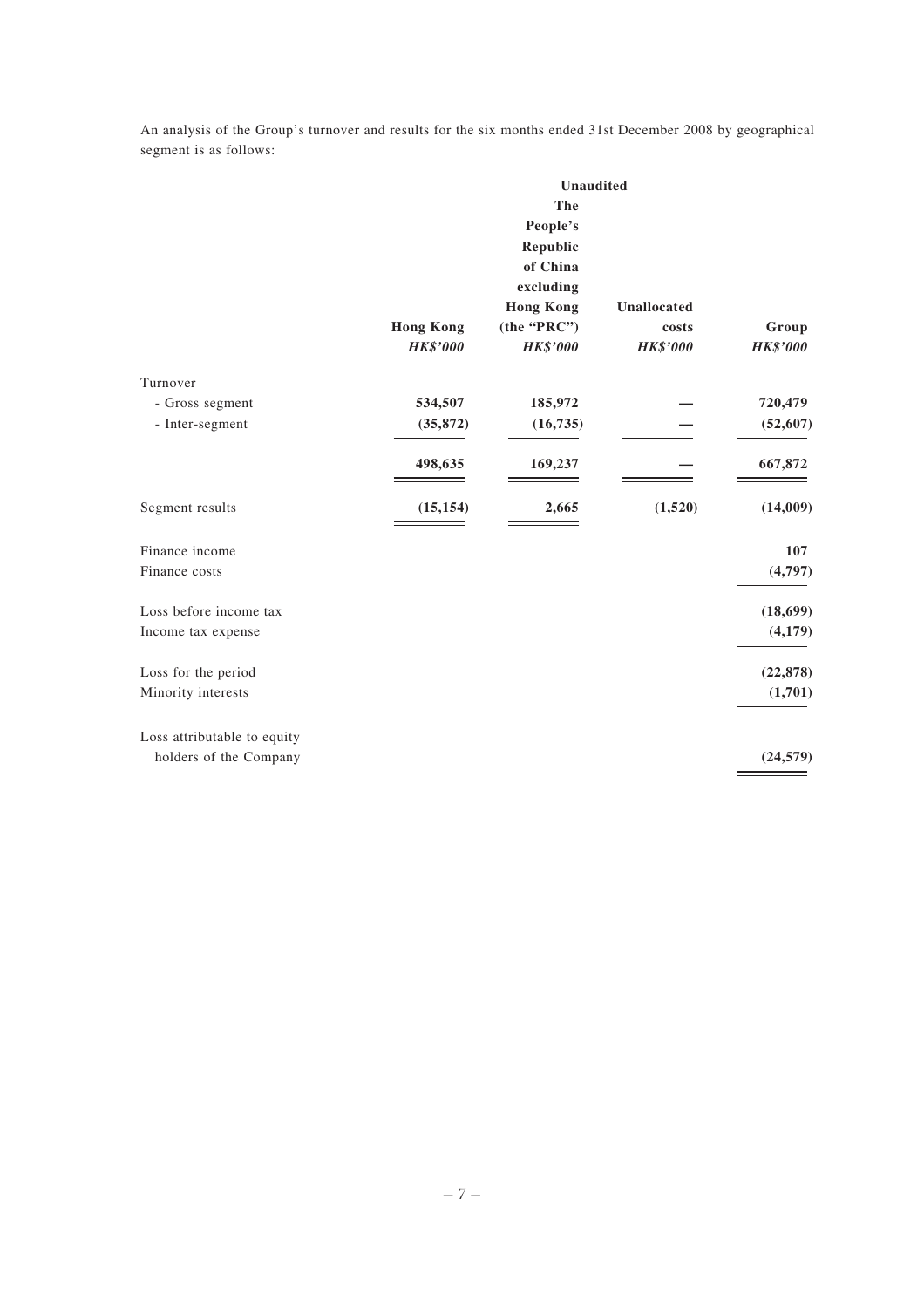The segment assets and liabilities at 31st December 2008 and other segment information for the six months then ended are as follows:

|                                                    |                  | <b>Unaudited</b> |                 |
|----------------------------------------------------|------------------|------------------|-----------------|
|                                                    | <b>Hong Kong</b> | The PRC          | Group           |
|                                                    | <b>HK\$'000</b>  | <b>HK\$'000</b>  | <b>HK\$'000</b> |
| Segment assets                                     | 349,110          | 296,607          | 645,717         |
| Unallocated assets                                 |                  |                  | 8,136           |
| Total assets                                       |                  |                  | 653,853         |
| Segment liabilities                                | 42,219           | 25,559           | 67,778          |
| Borrowings                                         |                  |                  | 186,527         |
| Other unallocated liabilities                      |                  |                  | 7,473           |
| Total liabilities                                  |                  |                  | 261,778         |
| Other information:                                 |                  |                  |                 |
| Capital expenditure                                | 2,331            | 991              | 3,322           |
| Depreciation of property, plant and equipment      | 2,404            | 2,922            | 5,326           |
| Amortisation of leasehold land and land use rights | 131              | 93               | 224             |
| Amortisation of intangible assets                  | 400              |                  | 400             |
| Provision for impairment of inventories            | 4,141            |                  | 4,141           |
| Provision for impairment of receivables            | 1,925            |                  | 1,925           |
|                                                    |                  |                  |                 |

An analysis of the Group's turnover and results for the six months ended 31st December 2007 by geographical segment is as follows:

|                               | Unaudited        |                 |                    |                 |
|-------------------------------|------------------|-----------------|--------------------|-----------------|
|                               |                  |                 | <b>Unallocated</b> |                 |
|                               | <b>Hong Kong</b> | The PRC         | costs              | Group           |
|                               | <b>HK\$'000</b>  | <b>HK\$'000</b> | <b>HK\$'000</b>    | <b>HK\$'000</b> |
| Turnover                      |                  |                 |                    |                 |
| - Gross segment               | 643,262          | 208,567         |                    | 851,829         |
| - Inter-segment               | (36, 911)        | (21, 365)       |                    | (58, 276)       |
|                               | 606,351          | 187,202         |                    | 793,553         |
| Segment results               | 14,488           | 8,538           | (1,234)            | 21,792          |
| Finance income                |                  |                 |                    | 240             |
| Finance costs                 |                  |                 |                    | (5,325)         |
| Profit before income tax      |                  |                 |                    | 16,707          |
| Income tax credit             |                  |                 |                    | 524             |
| Profit for the period         |                  |                 |                    | 17,231          |
| Minority interests            |                  |                 |                    | (4, 117)        |
| Profit attributable to equity |                  |                 |                    |                 |
| holders of the Company        |                  |                 |                    | 13,114          |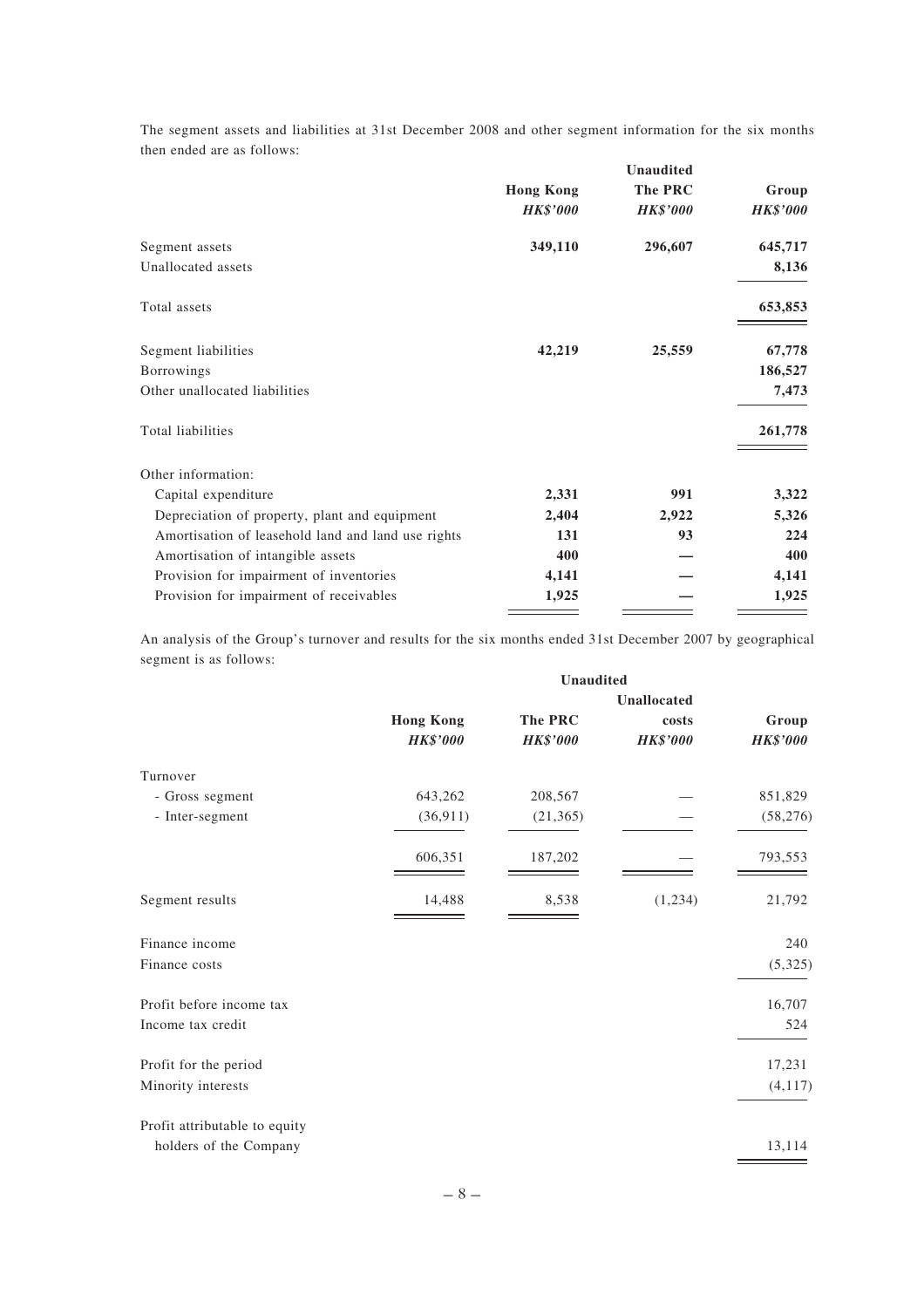The segment assets and liabilities at 30th June 2008 and other segment information for the six months ended 31st December 2007 are as follows:

|                                                    |                  | <b>Audited</b>   |                 |
|----------------------------------------------------|------------------|------------------|-----------------|
|                                                    | <b>Hong Kong</b> | The PRC          | Group           |
|                                                    | <b>HK\$'000</b>  | <b>HK\$'000</b>  | <b>HK\$'000</b> |
| Segment assets                                     | 419,174          | 334,763          | 753,937         |
| Unallocated assets                                 |                  |                  | 10,494          |
| Total assets                                       |                  |                  | 764,431         |
| Segment liabilities                                | 85,152           | 40,975           | 126,127         |
| Borrowings                                         |                  |                  | 213,986         |
| Other unallocated liabilities                      |                  |                  | 6,214           |
| Total liabilities                                  |                  |                  | 346,327         |
|                                                    |                  | <b>Unaudited</b> |                 |
|                                                    | <b>Hong Kong</b> | <b>The PRC</b>   | Group           |
|                                                    | <b>HK\$'000</b>  | <b>HK\$'000</b>  | <b>HK\$'000</b> |
| Other information:                                 |                  |                  |                 |
| Capital expenditure                                | 4,322            | 1,798            | 6,120           |
| Depreciation of property, plant and equipment      | 2,373            | 4,848            | 7,221           |
| Amortisation of leasehold land and land use rights | 76               | 125              | 201             |
| Provision for impairment of inventories            | 23               |                  | 23              |
| Provision for impairment of receivables            |                  | 88               | 88              |

Turnover and segment results are presented based on the economic environment that the group companies engaged in providing products and services are operating in. Unallocated costs represent corporate expenses.

All the Group's turnover and operating (loss)/profit are attributable to the manufacturing and trading of plastic products and accordingly no analysis of the Group's turnover and contribution to operating (loss)/profit by business segment is provided.

Segment assets consist primarily of property, plant and equipment, investment properties, leasehold land and land use rights, intangible assets, inventories, trade and bills receivables, other receivables, prepayments and deposits and cash and cash equivalents. Unallocated assets mainly comprise deferred tax assets and tax recoverable.

Segment liabilities comprise operating liabilities. Other unallocated liabilities mainly comprise deferred tax liabilities and tax payable.

Capital expenditure comprises additions to property, plant and equipment, leasehold land and land use rights and intangible assets.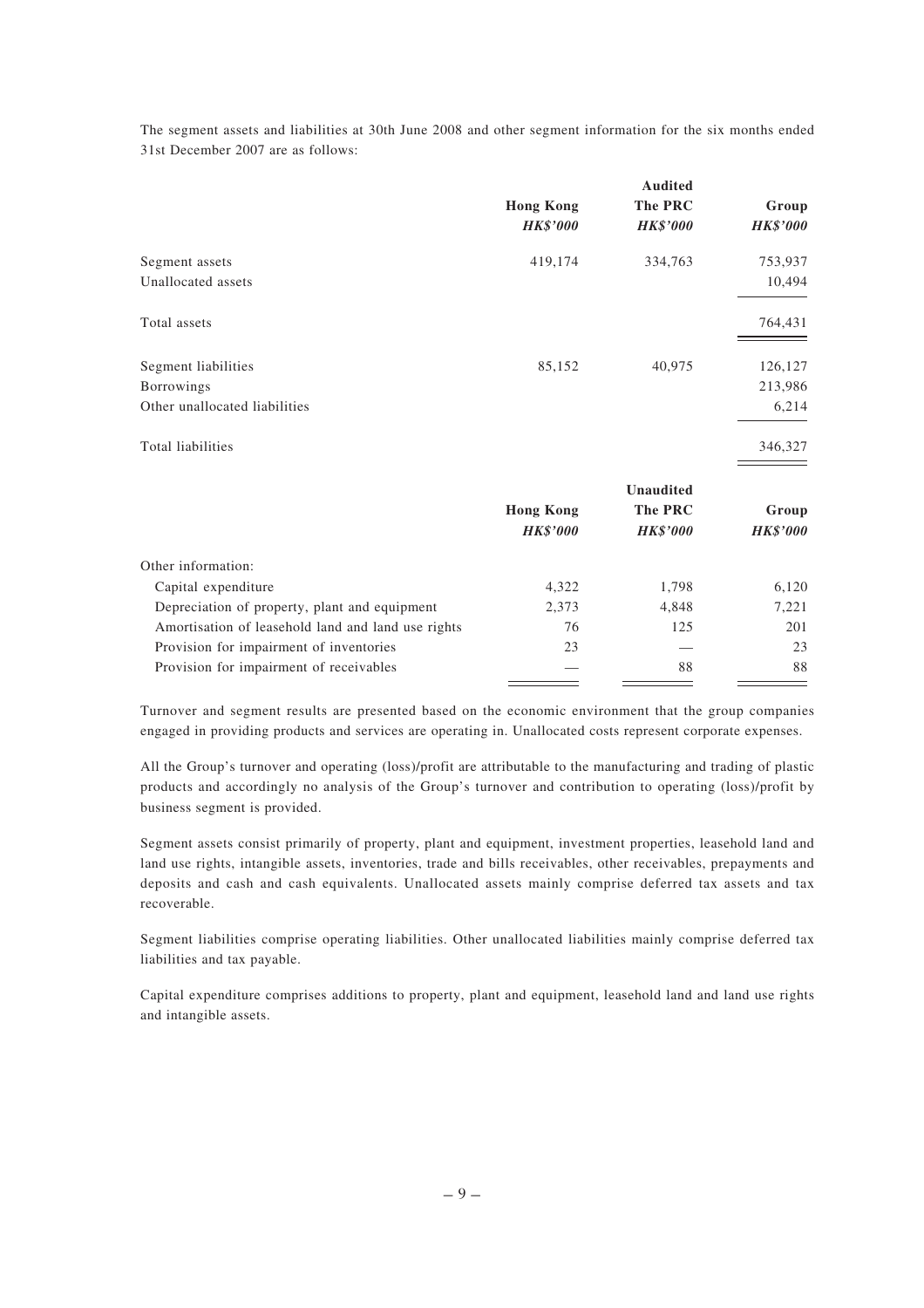#### **4 Other income**

| Unaudited<br>Six months ended<br>31st December |          |
|------------------------------------------------|----------|
|                                                |          |
| <b>HK\$'000</b>                                | HK\$'000 |
| 1,735                                          | 1,126    |
|                                                |          |

#### **5 Other (losses)/gains - net**

|                                                                       | Unaudited<br>Six months ended<br>31st December |          |
|-----------------------------------------------------------------------|------------------------------------------------|----------|
|                                                                       |                                                |          |
|                                                                       |                                                |          |
|                                                                       | 2008                                           | 2007     |
|                                                                       | <b>HK\$'000</b>                                | HK\$'000 |
| Gain on disposal of a business (Note)                                 |                                                | 13,235   |
| Net exchange gains                                                    | 46                                             | 3,343    |
| Fair value loss on investment properties                              | (2,900)                                        |          |
| Derivative financial instruments                                      |                                                |          |
| - forward foreign exchange contracts and interest rate swap contracts |                                                |          |
| held for trading - unrealised                                         | (6,936)                                        | (1,752)  |
| - forward foreign exchange contracts and interest rate swap contracts |                                                |          |
| held for trading - realised                                           | 1,034                                          | 1,292    |
|                                                                       | (8,756)                                        | 16,118   |

#### Note:

Pursuant to an agreement entered into between the Group and certain third parties dated 19th October 2006, the Group agreed to dispose of certain assets, representing the business of Ngai Hing PlastChem Company Limited, a subsidiary of the Group, to the relevant parties. Immediately before the completion of the disposal, the carrying value of these assets held for sale as a disposal group and the costs directly attributable to the disposal amounted to HK\$29,877,000. The disposal was completed on 31st December 2008 at a final consideration of HK\$43,112,000. Consequently a profit on disposal of a business amounting to HK\$13,235,000 was recorded in the prior period.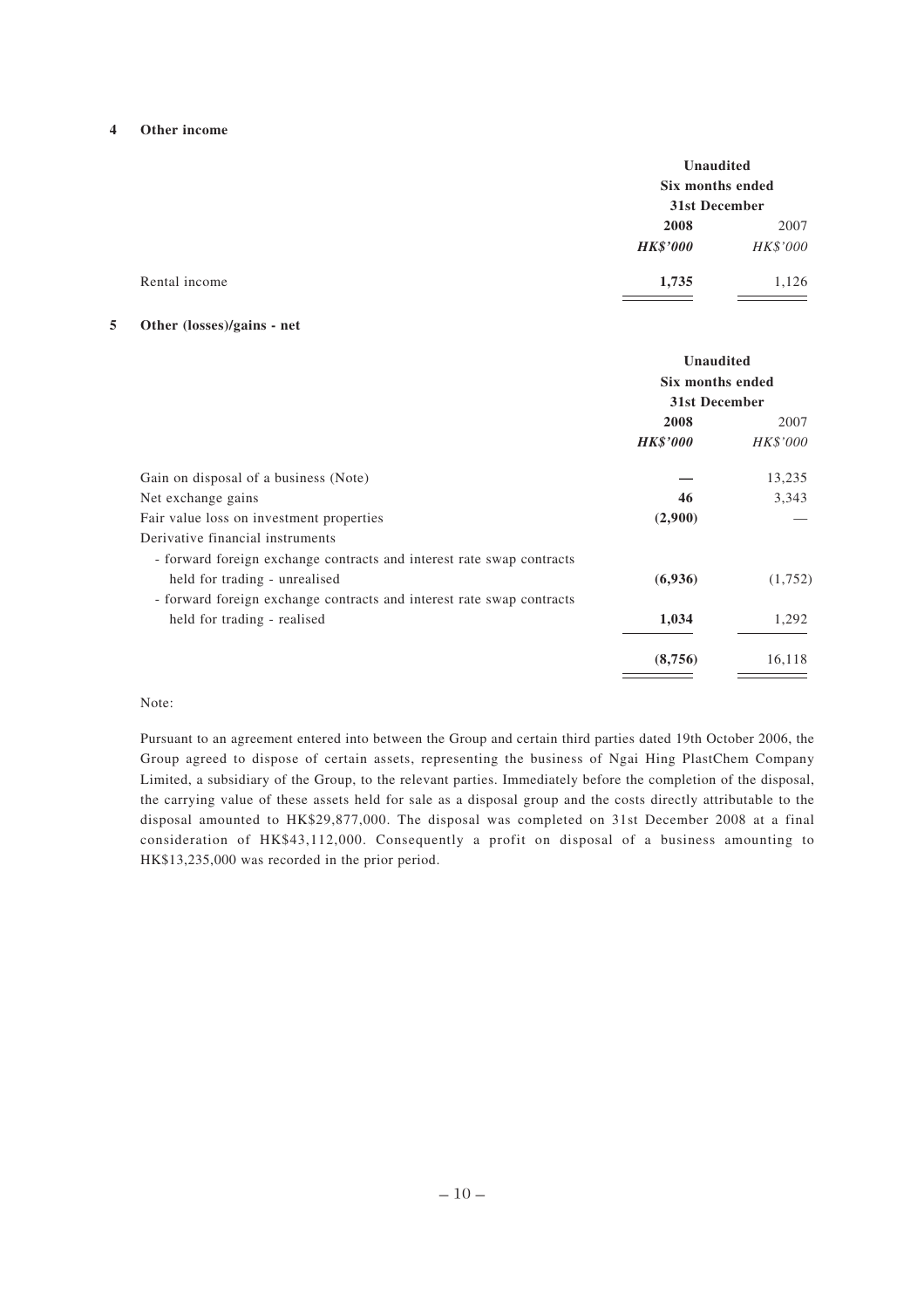# **6 Operating (loss)/profit**

Operating (loss)/ profit is stated after charging the following:

|                                                            | <b>Unaudited</b><br>Six months ended<br>31st December |          |
|------------------------------------------------------------|-------------------------------------------------------|----------|
|                                                            | 2008                                                  | 2007     |
|                                                            | <b>HK\$'000</b>                                       | HK\$'000 |
| Cost of inventories sold                                   | 606,376                                               | 724,083  |
| Depreciation:                                              |                                                       |          |
| - Owned property, plant and equipment                      | 2,818                                                 | 5,066    |
| - Leased equipment                                         | 2,508                                                 | 2,155    |
| Amortisation of leasehold land and land use rights         | 224                                                   | 201      |
| Amortisation of intangible assets                          | 400                                                   |          |
| Operating lease rentals in respect of land and buildings   | 5,388                                                 | 4,113    |
| Employee benefit expenses, including directors' emoluments | 40,254                                                | 42,186   |
| Gain on disposal of property, plant and equipment          | 93                                                    |          |
| Provision for impairment of inventories                    | 4,141                                                 | 23       |
| Provision for impairment of receivables                    | 1,925                                                 | 88       |

# **7 Finance income and costs**

|                                                                  | Unaudited<br>Six months ended<br>31st December |          |
|------------------------------------------------------------------|------------------------------------------------|----------|
|                                                                  |                                                |          |
|                                                                  |                                                |          |
|                                                                  | 2008                                           | 2007     |
|                                                                  | <b>HK\$'000</b>                                | HK\$'000 |
| Finance income:                                                  |                                                |          |
| - Interest income from bank deposits                             | 107                                            | 240      |
| Finance costs:                                                   |                                                |          |
| - Interest on bank borrowings wholly repayable within five years | 4,719                                          | 5,059    |
| - Interest element of finance leases                             | 78                                             | 266      |
|                                                                  | 4,797                                          | 5,325    |
| Finance costs - net                                              | (4,690)                                        | (5,085)  |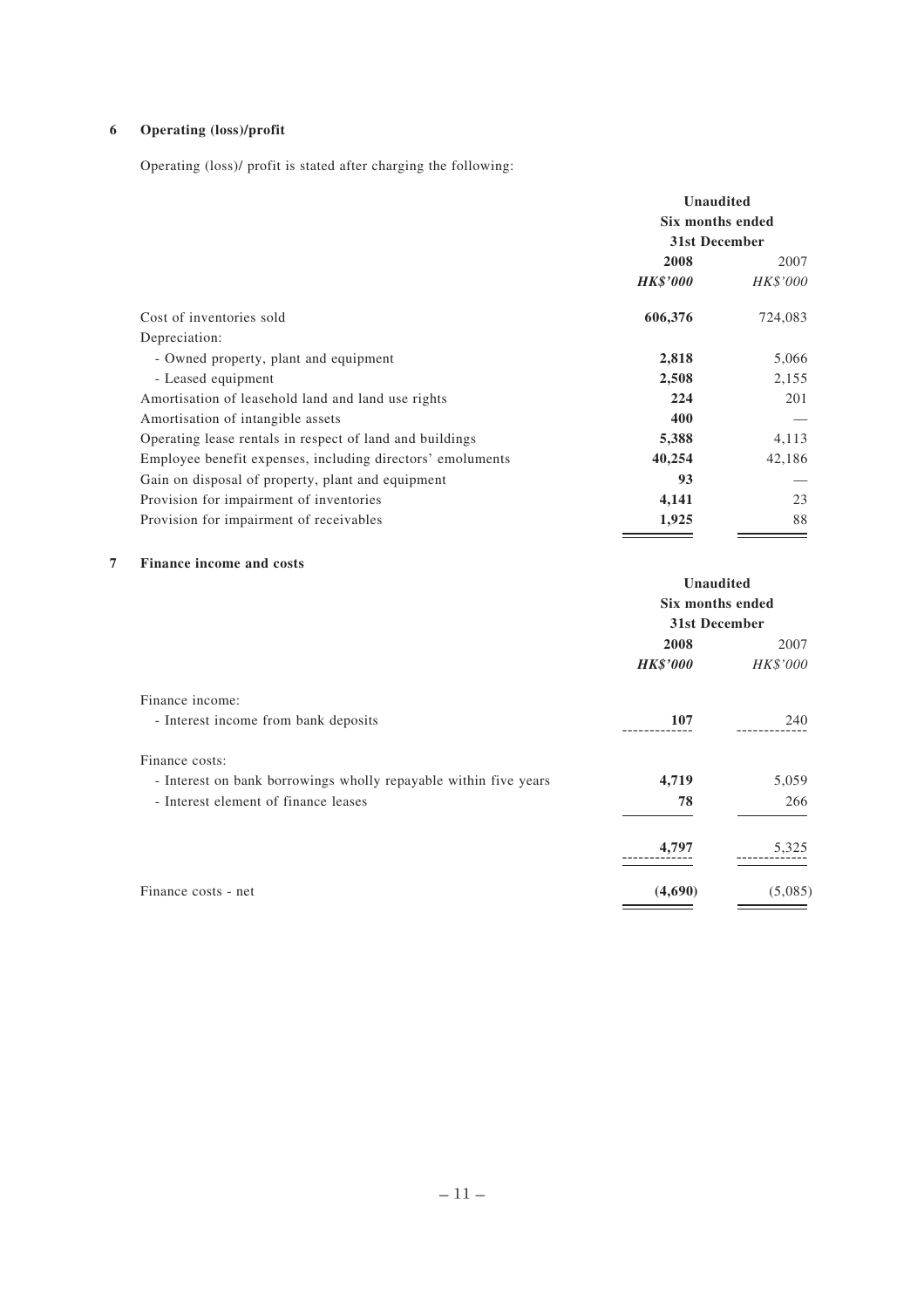#### **8 Income tax**

Hong Kong profits tax has been provided for at the rate of 16.5% (31st December 2007: 17.5%) on the estimated assessable profit for the period. Income tax on the Group's subsidiaries established and operated in the PRC has been calculated based on the estimated assessable profit for the period at the tax rates as applicable to the relevant subsidiaries.

The amount of taxation charged/(credited) to the consolidated interim income statement represents:

|                              | Unaudited<br>Six months ended<br>31st December |                  |
|------------------------------|------------------------------------------------|------------------|
|                              | 2008<br><b>HK\$'000</b>                        | 2007<br>HK\$'000 |
| Current taxation             |                                                |                  |
| - Hong Kong profits tax      | 1,973                                          | 1,268            |
| - PRC corporate income tax   | 663                                            | 2,313            |
| Overprovision in prior years |                                                | (750)            |
| Deferred taxation            | 1,543                                          | (3,355)          |
|                              | 4,179                                          | (524)            |

#### **9 Dividends**

At a meeting held on 3rd October 2008, the Directors recommended a final dividend for the year ended 30th June 2008 of HK1.0 cent per share, totalling HK\$3,692,000 (30th June 2007: HK1.0 cent per share, totalling HK\$3,600,000), which was paid during the period and has been reflected as an appropriation of retained earnings for the six months ended 31st December 2008.

At a meeting held on 4th March 2009, the Directors resolved not to declare any interim dividend for the six months ended 31st December 2008 (31st December 2007: HK1.0 cent per share, totalling HK\$3,600,000).

#### **10 (Loss)/earnings per share**

The calculation of basic (loss)/earnings per share is based on the loss attributable to equity holders of the Company for the period of HK\$24,579,000 (31st December 2007: a profit of HK\$13,114,000) and 369,200,000 (31st December 2007: 360,000,000) ordinary shares in issue during the period.

Diluted (loss)/earnings per share equals basic (loss)/earnings per share as the exercise of the outstanding share options would be anti-dilutive for the six months ended 31st December 2007 and 2008.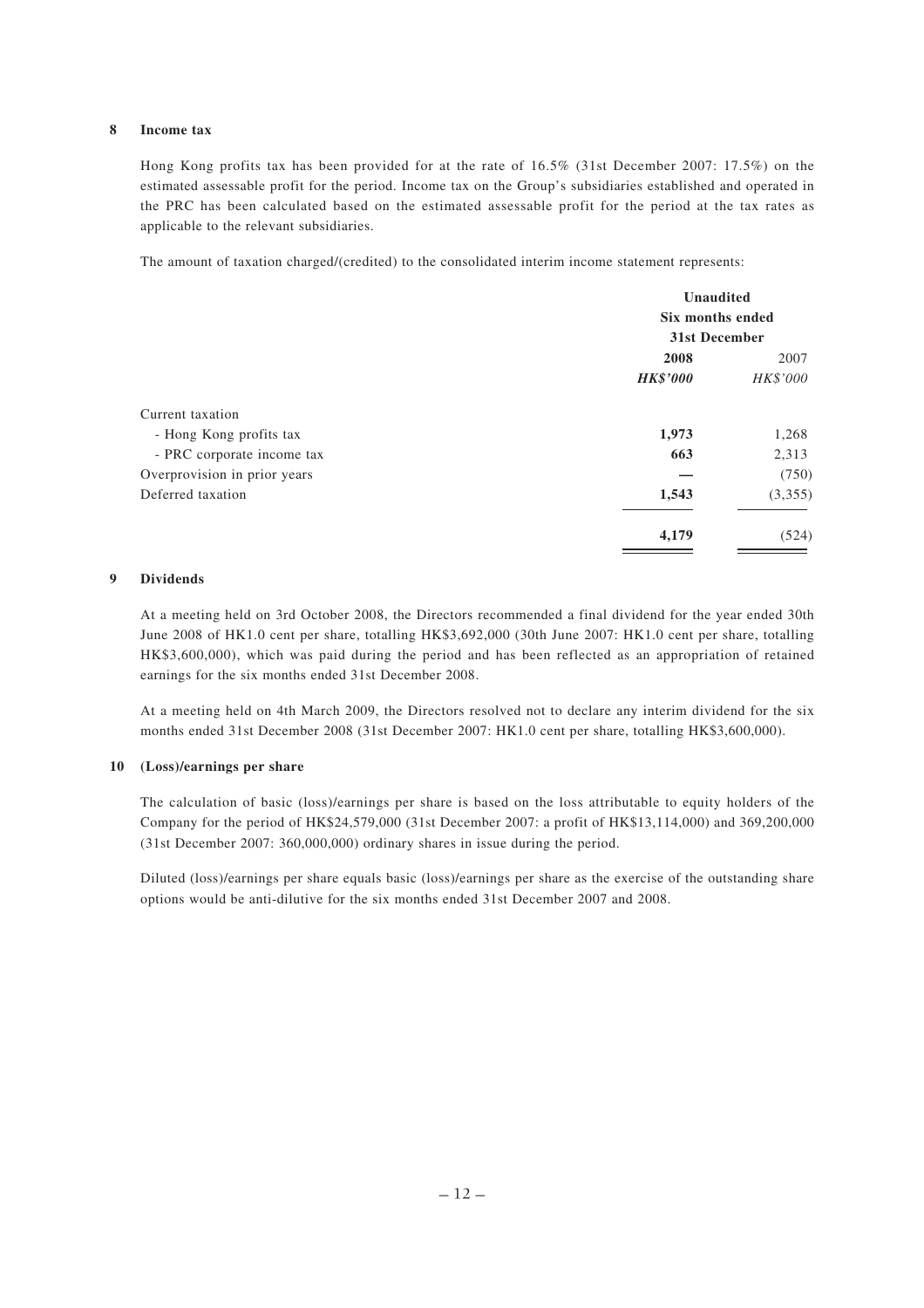#### **11 Trade and bills receivables**

The aging analysis of trade and bills receivables is as follows:

|               | <b>Unaudited</b> | Audited   |
|---------------|------------------|-----------|
|               | 31st December    | 30th June |
|               | 2008             | 2008      |
|               | <b>HK\$'000</b>  | HK\$'000  |
| Below 90 days | 147,124          | 263,527   |
| 91-180 days   | 18,664           | 19,650    |
| Over 180 days | 5,270            | 10,622    |
|               | 171,058          | 293,799   |

The majority of the Group's sales are with credit terms of 30 to 120 days. The remaining amounts are on letter of credit or documents against payment.

A subsidiary of the Group transferred certain bills of exchange amounting to HK\$4,652,000 (30th June 2008: HK\$10,563,000) to banks with recourse in exchange for cash as at 31st December 2008. The transactions have been accounted for as collateralised bank advances.

### **12 Trade payables**

The aging analysis of trade payables is as follows:

|               | <b>Unaudited</b> | Audited   |
|---------------|------------------|-----------|
|               | 31st December    | 30th June |
|               | 2008             | 2008      |
|               | <b>HK\$'000</b>  | HK\$'000  |
| Below 90 days | 34,888           | 103,085   |
| 91-180 days   | 2,827            | 432       |
| Over 180 days | 940              | 690       |
|               | 38,655           | 104,207   |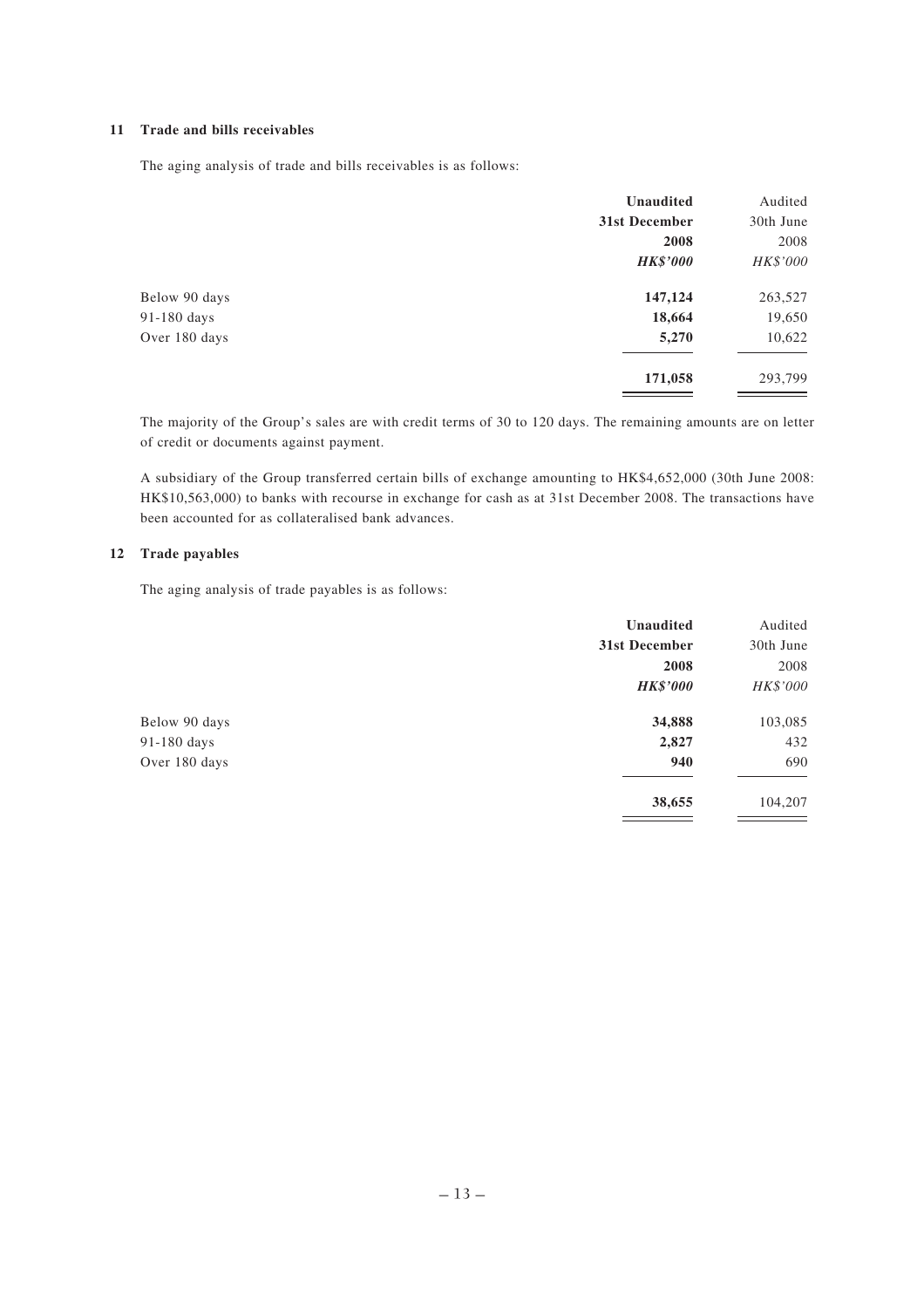# **INTERIM DIVIDEND**

The Board has resolved not to declare any interim dividend for the six months ended 31st December 2008.

#### **BUSINESS REVIEW AND PROSPECTS**

In the six months ended 31st December 2008, the Group recorded a turnover of HK\$667,872,000 (2007: HK\$793,553,000), loss attributable to equity holders of the Company of HK\$24,579,000 (2007: profit of HK\$13,114,000) and basic loss per share of HK6.66 cents (2007: earnings per share of HK3.64 cents). To reserve cash for future development or operational uses, the Board of Directors does not recommend payment of interim dividend.

The first half of the year was filled with challenges for the plastics industry with oil and raw material prices fluctuating seriously, the impacts of the post-Beijing Olympics and outbreak of the global financial turmoil, certainly the Group's businesses were also inevitably affected. However, supported by a solid long-standing customer base, turnover of the Group was down only by approximately 16% yearon-year. Also, by applying effective cost control measures, the Group managed to maintain gross profit margin at 8.6%. The Group's EBITDA amounted to approximately HK\$1,777,000 before taking into account of two non-cash items including a fair value loss on investment properties and an unrealised fair value loss on forward contracts. Loss was recorded after including the above two non-cash items.

Amid macroeconomic uncertainties in the period under review, the Group implemented more stringent cost control measures including reviewing the term of receivables and natural attrition policy, thereby maintained a healthy financial position. Those measures bore fruits during the review period lowering distribution costs and employee benefits expenditure by 7% and 5% year-on-year respectively. Trade and bills receivables also reduced by a notable 40%.

Engineering plastics business reported the most satisfactory performance among the different business operations during the period. Its R&D division is responsible for tailoring products for customers and developing new product types and applications. The engineering plastics business which specializes in producing plastics with specific functions for use in manufacturing home products, was successful in raising its gross profit margin, though its turnover was down by 8%, this was still able to contribute profit to the Group.

Among the Group's three major businesses, plastics trading is most vulnerable to fluctuation of raw material prices. During the period under review, although the turnover derived by the Group from Mainland customers had single-digit growth, export customers in the Hong Kong market placed fewer orders because of the sluggish macroeconomic environment. As a result, the overall turnover and gross profit margin of the segment declined and loss was incurred.

Also affected by the decreased orders from export customers, colorant and compounded plastic resin business reported a 17% drop in turnover. However, the Group was still able to maintain a gross profit margin for these products and hence only reported a minor loss. After the Beijing Olympics in August and the financial turmoil hit in October last year, consumption sentiment in the Mainland and around the world slumped and indirectly caused loss of orders for the Group. Nevertheless, with some products manufactured by the Group's Tai Po plant in Hong Kong beginning to enjoy custom tariff benefit under The Mainland and Hong Kong Closer Economic Partnership Arrangement ("CEPA") during the period, the impact of the unfavourable macroeconomic environment on the business was mitigated.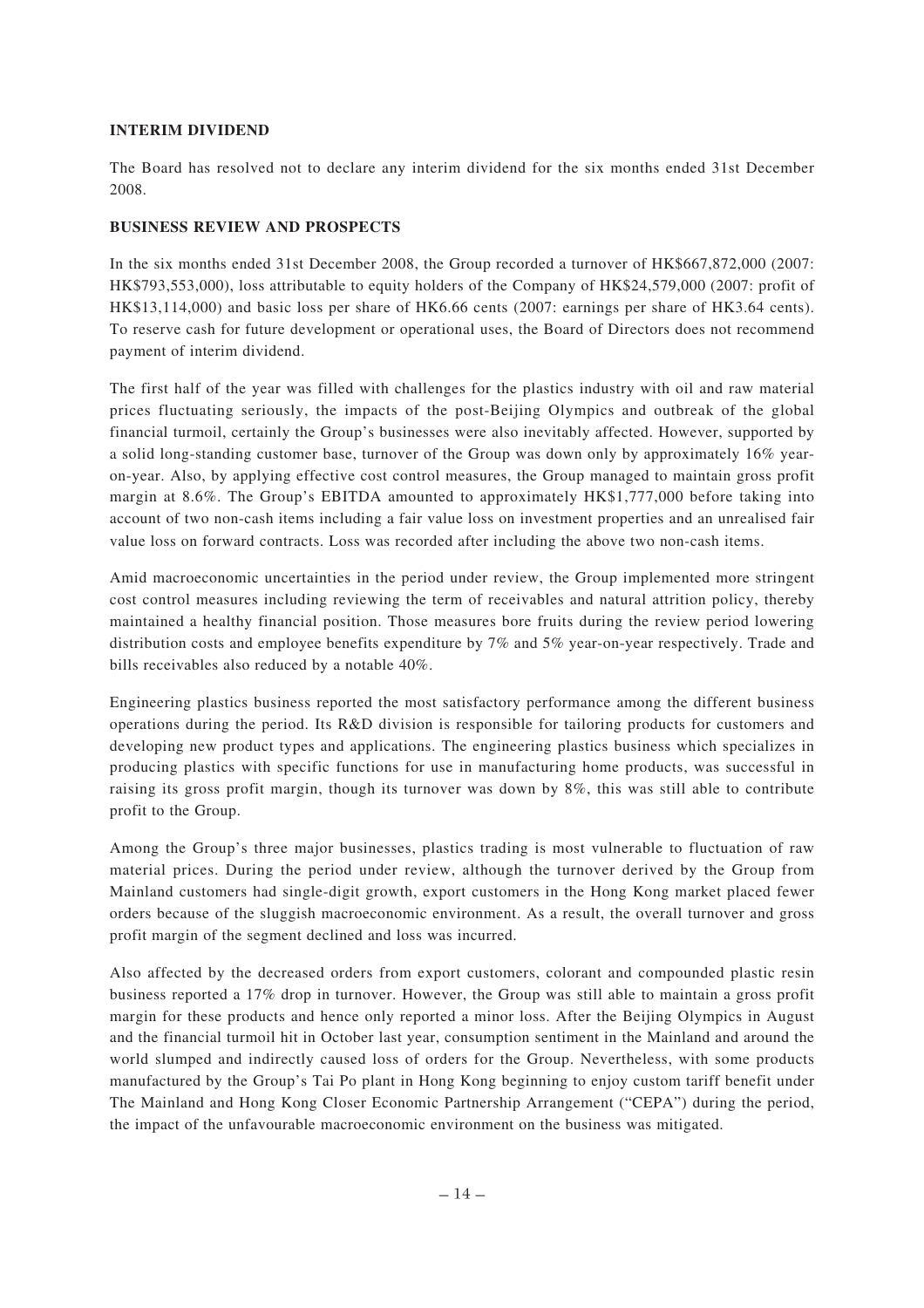Looking ahead to 2009, the Group continues to see uncertainties in the macroeconomic environment. However, it is noticed that as some of the players have been withdrawn recently, competitions in the industry is expected to be less severe as compared to the period under review, which give better chances for the Group to expand its market share. Thus, the management is still positive about the Group's prospects.

According to market analysis, oil price is expected to be more stabilised in 2009 instead of drastic fluctuation like last year. The management believes the trend will assist in stabilising the overall gross profit margin of the Group's businesses.

Guided by the principle of controlling expenses and increasing income, the Group will continue to implement cost control measures, that have started to show effect, to conduct timely review of the term of receivables and keep operational costs and risks at the minimum. In addition, the Group has decided to postpone the construction of the engineering plastics factory in Shanghai to reduce capital expenditure. Regarding taxation, some products manufactured at the Hong Kong factory will continue to enjoy the custom tariff benefit under CEPA. In the meantime, the Group will study closely the production processes in Mainland China and Hong Kong with the aim of achieving the highest cost effectiveness against the CEPA backdrop.

To increase income, the Group will strive to develop new products and markets, and watch closely the order trend in the traditional peak season in mid 2009 and adjust business strategies flexibly to meet market demand. For the higher margin engineering plastics business, in particular, the Group will exploit into the plastic products for automobiles that have been attracting more orders generally with larger quantity in its bid to bring steady and substantial income.

Riding on its years of experience in the plastics industry, the management will endeavour to cope with all the challenge caused by the macro business environment, capturing each and every business opportunity and maintaining stable growth.

Last but not least, the Board wishes to take this opportunity to thank its customers, suppliers and shareholders of the Group for their invaluable support, and its employees for their hard work over the years.

# **LIQUIDITY AND FINANCIAL RESOURCES**

The Group generally finances its operations with internally generated cashflow and banking facilities provided by its principal bankers. As at 31st December 2008, the Group has available aggregate bank loan facilities of approximately HK\$342,255,000, of which HK\$186,527,000 have been utilised and were secured by corporate guarantee issued by the Group and legal charges on certain leasehold land and buildings, investment properties and machinery and equipment in the PRC and Hong Kong owned by the Group. The Group's cash and bank balances as at 31st December 2008 amounted to approximately HK\$77,309,000. The Group's gearing ratio as at 31st December 2008 was approximately 50%, based on the total bank borrowings of approximately HK\$182,502,000, together with obligations under finance leases of approximately HK\$4,025,000 and the shareholders' funds of approximately HK\$372,977,000.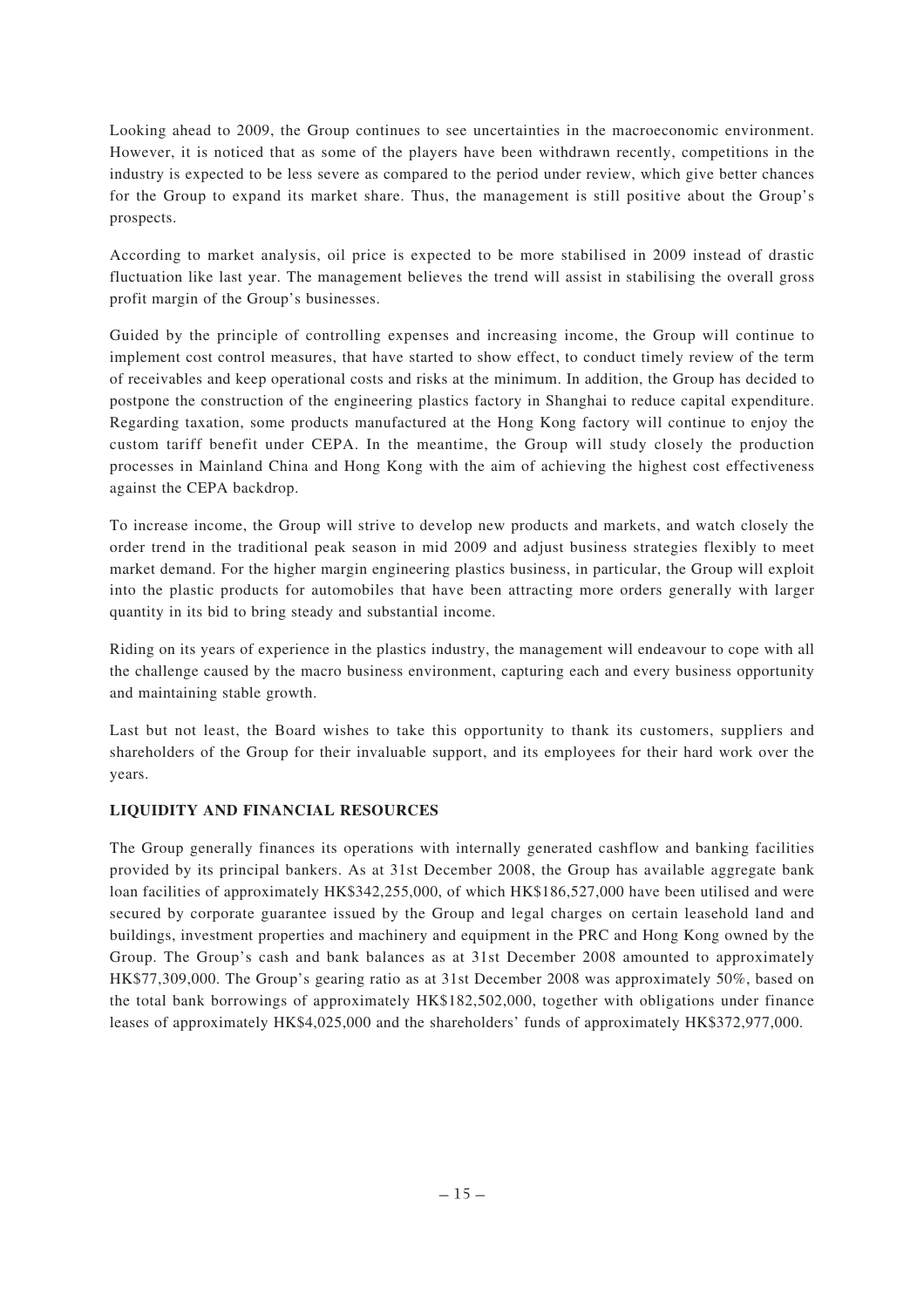### **FOREIGN EXCHANGE RISK**

The Group's borrowings and cash balances are primarily denominated in Hong Kong dollars, Renminbi and US dollars. The Group's purchases were principally denominated in US dollars. The Group closely monitors currency fluctuations and manages its exchange risk by entering into forward exchange contracts from time to time.

At 31st December 2008, the Group had outstanding commitments in respect of forward contracts in order to manage the Group's exposure in foreign currencies from its operations as follows:

|                                | 2008            |
|--------------------------------|-----------------|
|                                | <b>HK\$'000</b> |
| Sell HK dollars for US dollars | 357,951         |
| Sell US dollars for HK dollars | 218,400         |
|                                | 576,351         |

# **EMPLOYEE INFORMATION**

As at 31st December 2008, the Group employed a total of approximately 687 full-time employees. The Group's emolument policies are formulated on the performance of individual employees and are reviewed annually. The Group has an incentive scheme which is geared to the profit of the Group and the performance of its employees, as an incentive to motivate its employees to increase their contribution to the Group. The Group also provides social and medical insurance coverage, and provident fund scheme (as the case may be) to its employees depending on the location of such employees.

# **PURCHASE, SALE AND REDEMPTION OF THE COMPANY'S LISTED SECURITIES**

The Company has not redeemed any of its shares during the period. Neither the Company nor any of its subsidiaries has purchased or sold any of the Company's listed securities during the period.

# **COMPLIANCE WITH THE MODEL CODE FOR SECURITIES TRANSACTIONS BY DIRECTORS**

The Company has adopted a code of conduct regarding Directors' securities transactions on terms no less exacting than the required standard set out in the Model Code for Securities Transactions by Directors of Listed Companies (the "Model Code") set out in Appendix 10 to the Rules Governing the Listing of Securities (the "Listing Rules") on The Stock Exchange of Hong Kong Limited (the "Stock Exchange"). Having made specific enquiry to all Directors of the Company, all Directors have confirmed that they had complied with the required standard set out in the Model Code and the Company's code of conduct regarding Directors' securities transactions during the period.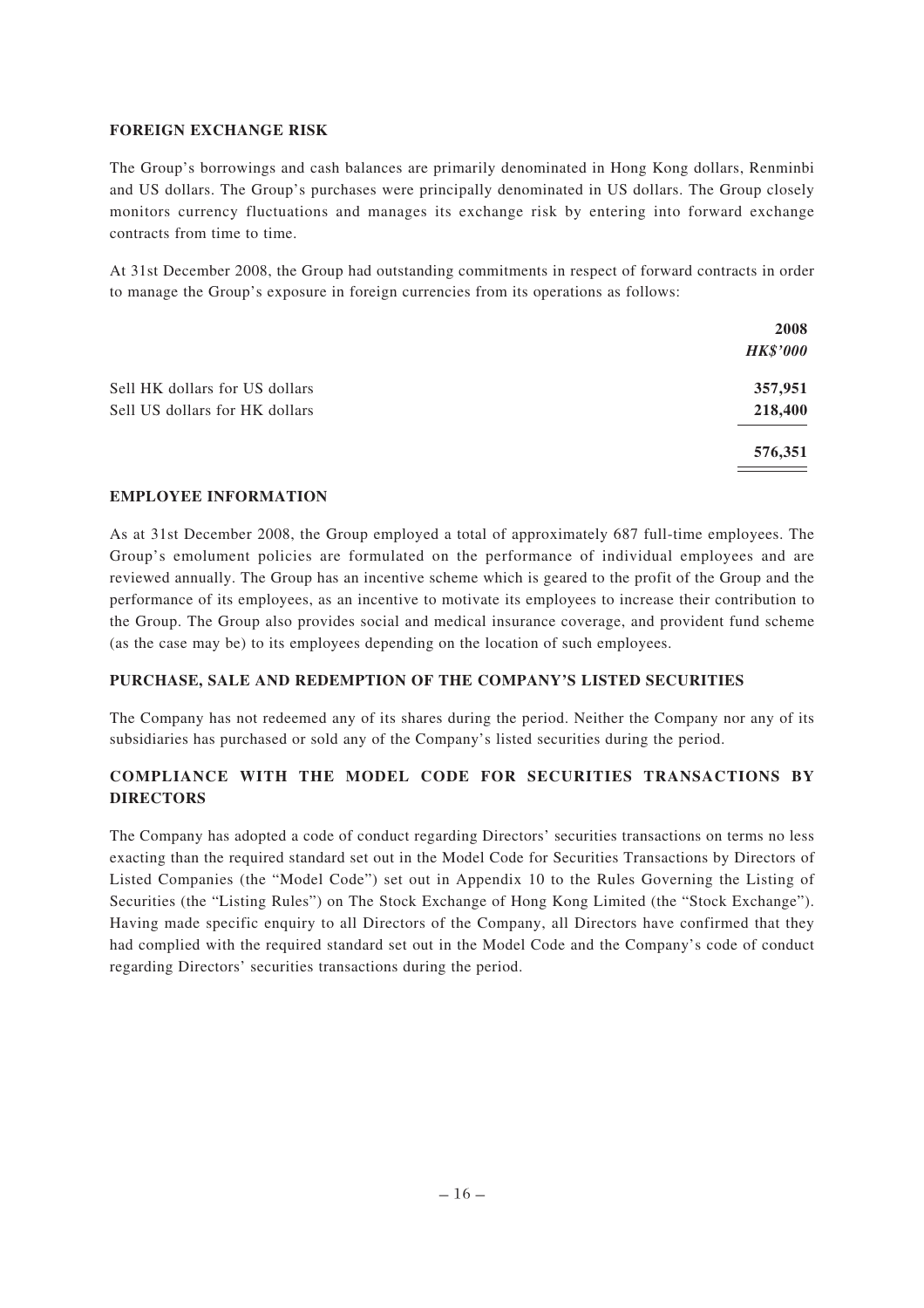# **CORPORATE GOVERNANCE PRACTICE**

The Company is committed to the establishment of good corporate governance practices and procedures which serve as an important element of risk management throughout the growth and expansion of the Company. The Company emphasizes on maintaining and carrying out sound, solid and effective corporate governance principles and structures.

The Company has complied with the applicable code provisions of the Code on Corporate Governance Practices (the "Code") as set out in Appendix 14 of the Listing Rules throughout the six months ended 31st December 2008, except for deviation of the code provisions A.2.1 and A.4.1 of the Code as mentioned below.

According to the code provision A.2.1, the roles of chairman and chief executive officer should be separate and should not be performed by the same individual. Up to the date of this interim report, the Board has not appointed an individual to the post of chief executive officer. The roles of the chief executive officer have been performed collectively by all the executive directors, including the chairman, of the Company. The Board considers that this arrangement allows contributions from all executive directors with different expertise and is beneficial to the continuity of the Company's policies and strategies. Going forward, the Board will periodically review the effectiveness of this arrangement and considers appointing an individual to chief executive officer when it thinks appropriate.

Code Provision A.4.1 stipulates that non-executive directors should be appointed for a specific term, subject to re-election. The Company's independent non-executive directors were not appointed for a specific term but is subject to retirement by rotation and re-election at the annual general meeting of the Company in accordance with the Company's bye-laws.

For the purpose of further enhancing the internal control systems, the Company has engaged an external consultant to carry out an on-going project to conduct independent internal review and to evaluate major operations of the Group. The Board of Directors has reviewed the effectiveness of the system of internal control of the Company and its subsidiaries with no material issues noted.

# **AUDIT COMMITTEE**

The written terms of reference which describe the authority and duties of the Audit Committee were prepared and adopted with reference to "A Guide for Effective Audit Committees" published by the HKICPA.

The Audit Committee provides an important link between the Board of Directors and the Company's auditors in matters coming within the scope of the group audit. It also reviews the effectiveness of the external audit and of internal controls and risk evaluation. The Audit Committee comprises three independent non-executive directors, namely Mr HO Wai Chi, Paul, Mr FONG Pong Hing (resigned on 9th February 2009), Mr CHAN Dit Lung and Mr CHING Yu Lung (appointed on 9th February 2009). The Audit Committee has reviewed with management the accounting principles and practices adopted by the Group and discussed internal controls and financial reporting matters including a review of the unaudited condensed consolidated interim financial information for the six months ended 31st December 2008 with the Directors.